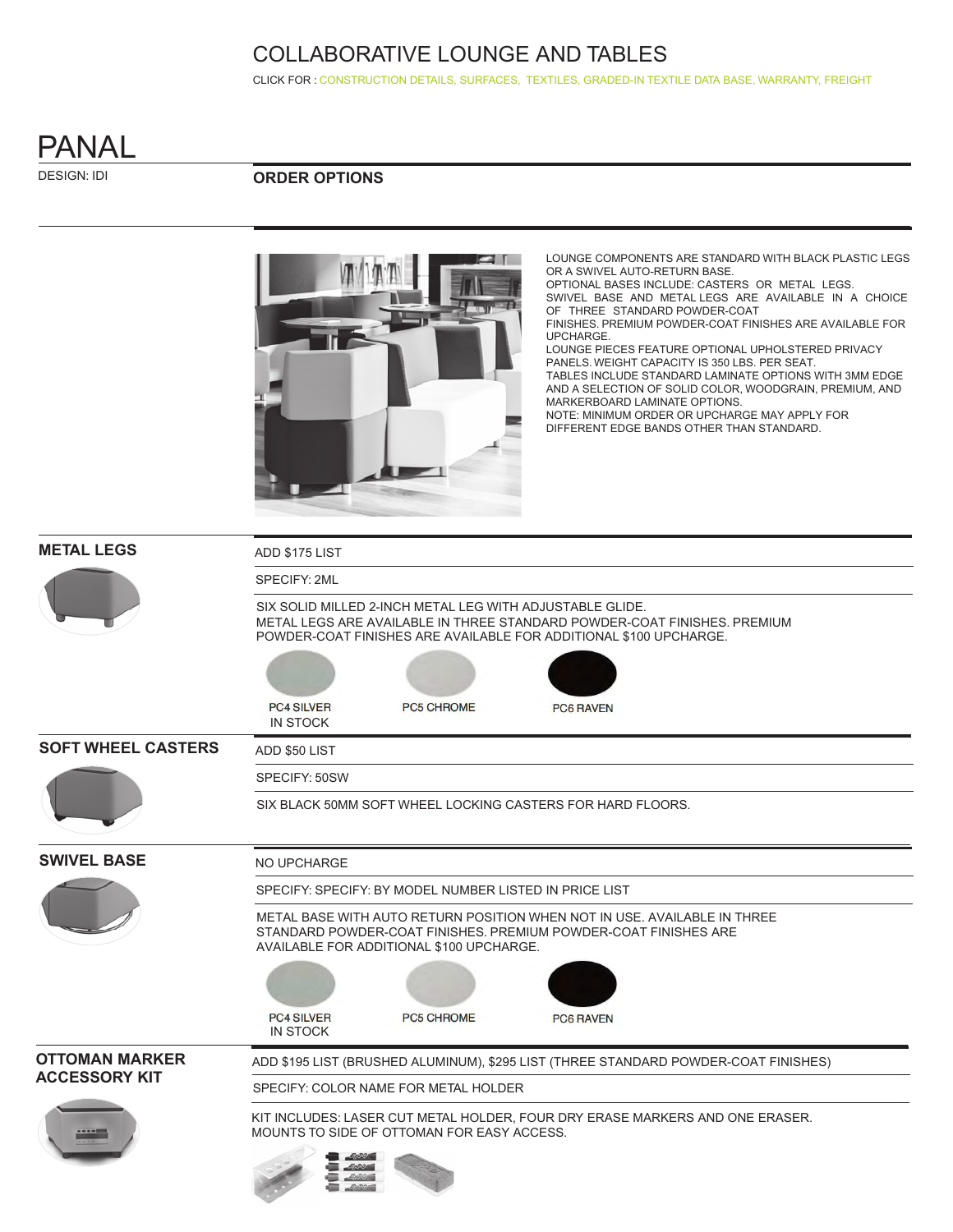CLICK FOR : [CONSTRUCTION DETAILS,](http://www.ekocontract.com/collaborative-seating/panal-collaborative) [SURFACES,](http://www.ekocontract.com/surfaces) [TEXTILES,](http://www.ekocontract.com/fabrics) [GRADED-IN TEXTILE DATA BASE,](http://www.ekocontract.com/resources/surface-materials/surface-materials-database) [WARRANTY, FREIGHT](http://www.ekocontract.com/files/resources/2015_EKO_Terms__Conditions.pdf)

LOUNGE COMPONENTS ARE STANDARD WITH BLACK PLASTIC LEGS OR A SWIVEL AUTO-RETURN BASE. OPTIONAL BASES INCLUDE: CASTERS OR METAL LEGS. THE SWIVEL BASE AND METAL LEGS ARE AVAILABLE IN A CHOICE OF THREE STANDARD POWDER-COAT FINISHES. PREMIUM POWDER-COAT FINISHES ARE AVAILABLE FOR UPCHARGE. LOUNGE PIECES FEATURE OPTIONAL UPHOLSTERED PRIVACY PANELS. WEIGHT CAPACITY IS 350 LBS. PER SEAT. TABLES INCLUDE SOLID COLOR, WOODGRAIN, PREMIUM, AND MARKERBOARD LAMINATE OPTIONS.

| <b>DESIGN: IDI</b>                      |      | <b>TEXTILE LIST PRICE</b> |                                          |             |        |        |         |        |                     |                                            |        |        |                               |
|-----------------------------------------|------|---------------------------|------------------------------------------|-------------|--------|--------|---------|--------|---------------------|--------------------------------------------|--------|--------|-------------------------------|
| 22001<br>LOUNGE WITH BLACK PLASTIC LEGS | ပ    | $\circ$<br>ပ              | $\overline{\phantom{0}}$<br>ט            | $\sim$<br>ပ | ຕ<br>Ο | 4<br>ඏ | ဖာ<br>ඏ | ဖ<br>৩ | $\overline{ }$<br>ט | $\infty$<br>ပ                              | ຶ<br>ט | ÷<br>ט | $\overline{\phantom{0}}$<br>פ |
|                                         | 1370 | N/A                       | 1370                                     | 1440        | 1510   | 1580   | 1635    | 1711   | 1788                | 1930                                       | 2095   | 2210   | 2350                          |
|                                         |      |                           | W 33.75 D 22.5 H 31.25 SH 17.25 (INCHES) |             |        |        |         |        |                     | COM (YDS) 3.5 (SEAT ONLY 2.5, BACK ONLY 2) |        |        |                               |
|                                         |      |                           | ORDER OPTIONS: METAL LEGS, CASTERS       |             |        |        |         |        |                     |                                            |        |        |                               |
|                                         |      |                           |                                          |             |        |        |         |        |                     |                                            |        |        |                               |

| 22201<br>LOUNGE WITH METAL AUTO-RETURN | 1655 | N/A | 1655 | 1725                                     | 1795 | 1865 | 1935 | 2000 | 2062 | 2215                                       | 2367 | 2490 | 2630 |
|----------------------------------------|------|-----|------|------------------------------------------|------|------|------|------|------|--------------------------------------------|------|------|------|
| SWIVEL BASE                            |      |     |      | W 33.75 D 22.5 H 31.25 SH 17.25 (INCHES) |      |      |      |      |      | COM (YDS) 3.5 (SEAT ONLY 2.5, BACK ONLY 2) |      |      |      |
|                                        |      |     |      | ORDER OPTIONS: POWDER-COAT FINISH BASE   |      |      |      |      |      |                                            |      |      |      |

METAL BASE WITH AUTO-RETURN POSITION WHEN NOT IN USE.

#### **23011**

PANAL

LOUNGE WITH HIGH PRIVACY PANEL AND BLACK PLASTIC LEGS

| 2185 | N/A | 2185                                 | 2239 | 2480 | 2620 | 2765 | 2910 | 3060 | 3340                                                      | 3630 | 3920 | 4210 |
|------|-----|--------------------------------------|------|------|------|------|------|------|-----------------------------------------------------------|------|------|------|
|      |     | W 36 D 25.5 H 48.5 SH 17.25 (INCHES) |      |      |      |      |      |      | COM (YDS) 3.5 (SEAT ONLY 2.5, BACK ONLY 2) COM PANEL 3.75 |      |      |      |
|      |     | ORDER OPTIONS: METAL LEGS, CASTERS   |      |      |      |      |      |      |                                                           |      |      |      |

48-INCH TALL UPHOLSTERED PRIVACY PANEL.



2485 2485 2620 2770 2910 3055 3200 3340 3630 3934 4210 4500 **23211** LOUNGE WITH HIGH PRIVACY PANEL AND METAL AUTO-RETURN SWIVEL BASE W 36 D 25.5 H 48.5 SH 17.25 (INCHES) COM (YDS) 3.5 (SEAT ONLY 2.5, BACK ONLY 2) COM PANEL 3.75 LASER-CUT METAL BASE WITH AUTO-RETURN POSITION WHEN NOT IN USE. 48-INCH TALL UPHOLSTERED PRIVACY PANEL. ORDER OPTIONS: POWDER-COAT FINISH BASE N/A

#### **22002** LOVES

| 2145 | N/A                         | 2145 | 2250 | 2350 | 2460 | 2560                                                                           | 2670 | 2770 | 2980 | 3190 | 3400 | 3610                                           |
|------|-----------------------------|------|------|------|------|--------------------------------------------------------------------------------|------|------|------|------|------|------------------------------------------------|
|      |                             |      |      |      |      |                                                                                |      |      |      |      |      |                                                |
|      |                             |      |      |      |      |                                                                                |      |      |      |      |      |                                                |
|      | EAT WITH BLACK PLASTIC LEGS |      |      |      |      | W 55.75 D 23.5 H 31.25 SH 17.25 (INCHES)<br>ORDER OPTIONS: METAL LEGS, CASTERS |      |      |      |      |      | COM (YDS) 5.75 (SEAT ONLY 3.25, BACK ONLY 2.5) |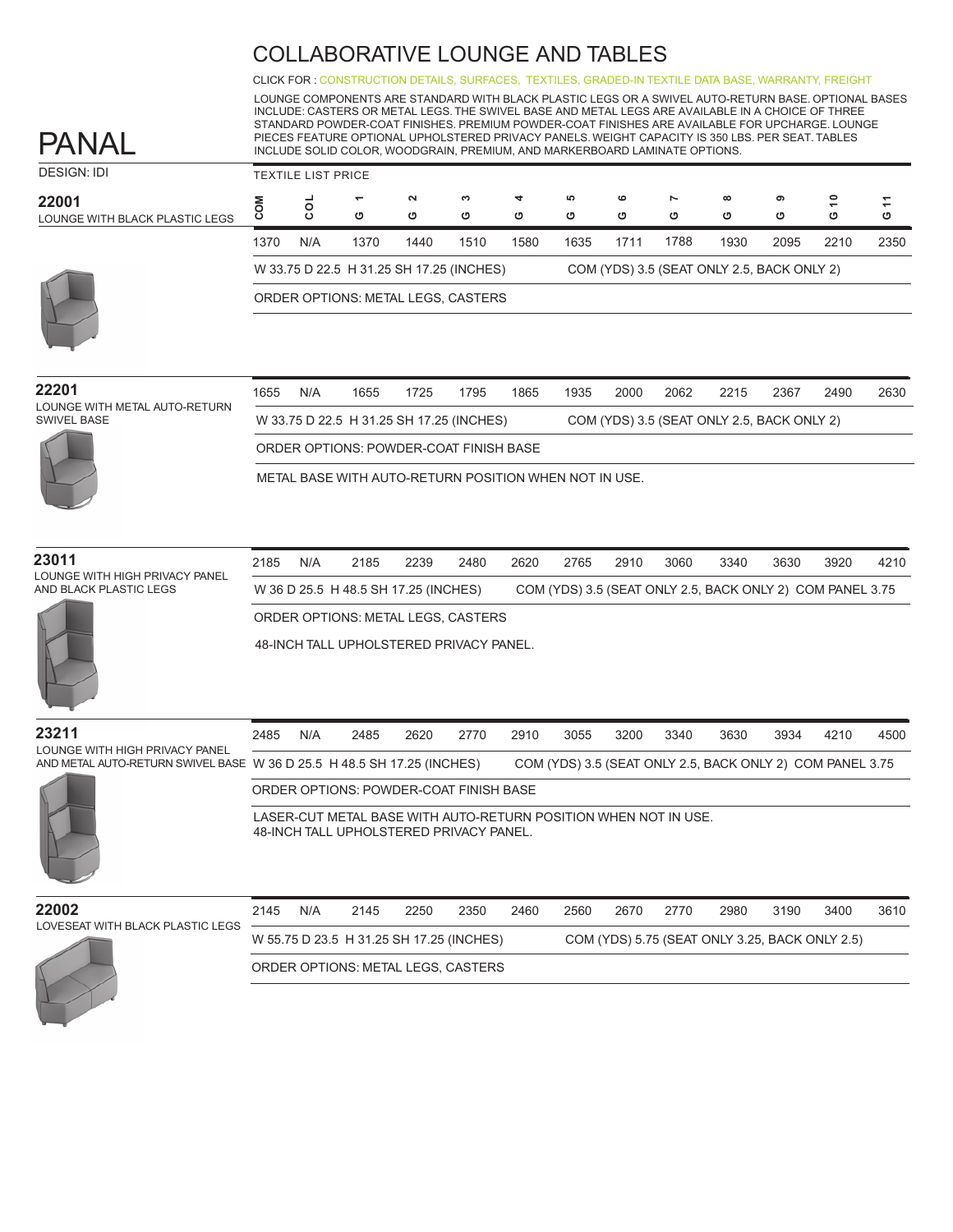CLICK FOR : [CONSTRUCTION DETAILS,](http://www.ekocontract.com/collaborative-seating/panal-collaborative) [SURFACES,](http://www.ekocontract.com/surfaces) [TEXTILES,](http://www.ekocontract.com/fabrics) [GRADED-IN TEXTILE DATA BASE,](http://www.ekocontract.com/resources/surface-materials/surface-materials-database) [WARRANTY, FREIGHT](http://www.ekocontract.com/files/resources/2015_EKO_Terms__Conditions.pdf)

LOUNGE COMPONENTS ARE STANDARD WITH BLACK PLASTIC LEGS OR A SWIVEL AUTO-RETURN BASE. OPTIONAL BASES INCLUDE: CASTERS OR METAL LEGS. THE SWIVEL BASE AND METAL LEGS ARE AVAILABLE IN A CHOICE OF THREE STANDARD POWDER-COAT FINISHES. PREMIUM POWDER-COAT FINISHES ARE AVAILABLE FOR UPCHARGE. LOUNGE PIECES FEATURE OPTIONAL UPHOLSTERED PRIVACY PANELS. WEIGHT CAPACITY IS 350 LBS. PER SEAT. TABLES INCLUDE SOLID COLOR, WOODGRAIN, PREMIUM, AND MARKERBOARD LAMINATE OPTIONS.

| <b>DESIGN: IDI</b>                  |      | <b>TEXTILE LIST PRICE</b> |                                                                                                      |             |        |        |         |        |                     |               |        |        |        |
|-------------------------------------|------|---------------------------|------------------------------------------------------------------------------------------------------|-------------|--------|--------|---------|--------|---------------------|---------------|--------|--------|--------|
| 23012<br>LOVESEAT WITH HIGH PRIVACY | ΜC   | $\circ$<br>$\circ$        | ᠇<br>O                                                                                               | $\sim$<br>O | ∾<br>O | 4<br>O | မာ<br>O | ဖ<br>O | $\overline{ }$<br>ပ | $\infty$<br>O | ၈<br>ပ | ₽<br>O | Ξ<br>O |
| PANEL AND BLACK PLASTIC LEGS        | 3260 | N/A                       | 3260                                                                                                 | 3460        | 3665   | 3870   | 4075    | 4280   | 4485                | 4900          | 5310   | 5725   | 6135   |
|                                     |      |                           | W 58.25 D 25.5 H 48.5 SH 17.25 (INCHES) COM (YDS) 5.75 (SEAT ONLY 3.25, BACK ONLY 2.5 COM PANEL 4.75 |             |        |        |         |        |                     |               |        |        |        |
|                                     |      |                           | ORDER OPTIONS: METAL LEGS, CASTERS                                                                   |             |        |        |         |        |                     |               |        |        |        |
|                                     |      |                           | 48-INCH TALL UPHOLSTERED PRIVACY PANEL.                                                              |             |        |        |         |        |                     |               |        |        |        |
| 22004<br>FULLY UPHOLSTERED OTTOMAN  | 495  | N/A                       | 495                                                                                                  | 525         | 555    | 590    | 621     | 654    | 687                 | 740           | 800    | 860    | 920    |

FULLY UPHOLSTERED OTTOMAN WITH BLACK PLASTIC LEGS

PANAL



| 495 | N/A                                | 495 | 525 | 555 | 590 | 621 | 654         | 687 | 740 | 800 | 860 | 92 |
|-----|------------------------------------|-----|-----|-----|-----|-----|-------------|-----|-----|-----|-----|----|
|     | W 23 D 17 H 15.75 (INCHES)         |     |     |     |     |     | COM (YDS) 2 |     |     |     |     |    |
|     | ORDER OPTIONS: METAL LEGS, CASTERS |     |     |     |     |     |             |     |     |     |     |    |

| 22005                                                       | 795  | N/A | 795                        | 825                                                                                                   | 855  | 890  | 921  | 954                  | 987  | 1040                                                                                                                                                            | 1100 | 1160 | 1220 |
|-------------------------------------------------------------|------|-----|----------------------------|-------------------------------------------------------------------------------------------------------|------|------|------|----------------------|------|-----------------------------------------------------------------------------------------------------------------------------------------------------------------|------|------|------|
| LAMINATE TOP UPHOLSTERED<br>OTTOMAN WITH BLACK PLASTIC LEGS |      |     | W 23 D 17 H 14.5 (INCHES)  |                                                                                                       |      |      |      | <b>COM (YDS) 1.5</b> |      |                                                                                                                                                                 |      |      |      |
|                                                             |      |     | <b>METAL LEGS, CASTERS</b> |                                                                                                       |      |      |      |                      |      | ORDER OPTIONS: WHITE OR BLACK MARKERBOARD LAMINATE TOP, MARKER ACCESSORY KIT,                                                                                   |      |      |      |
|                                                             |      |     |                            | STANDARD ONLINE EKO LAMINATES ALSO AVAILABLE, ALL GRADES \$0                                          |      |      |      |                      |      | STANDARD WITH WHITE OR BLACK MARKERBOARD LAMINATE TOP WITH MATCHING LAMINATE SELF EDGE.                                                                         |      |      |      |
| 22005/FMPO                                                  | 1595 | N/A | 1595                       | 1625                                                                                                  | 1655 | 1690 | 1721 | 1754                 | 1787 | 1840                                                                                                                                                            | 1900 | 1960 | 2020 |
| LAMINATE TOP UPHOLSTERED<br>OTTOMAN WITH POWER/DATA CENTER  |      |     | W 23 D 17 H 14.5 (INCHES)  |                                                                                                       |      |      |      | <b>COM (YDS) 1.5</b> |      |                                                                                                                                                                 |      |      |      |
| AND BLACK PLASTIC LEGS                                      |      |     |                            |                                                                                                       |      |      |      |                      |      | ORDER OPTIONS: WHITE OR BLACK MARKERBOARD LAMINATE TOP, MARKER ACCESSORY KIT,<br>POWER/DATA CENTER: GLOSS WHITE (GWT) OR GLOSS BLACK (GBK), METAL LEGS, CASTERS |      |      |      |
|                                                             |      |     |                            | $\cap$ takin and $\cap$ and the tizal absulted and an and all $\cap$ and $\cap$ and $\cap$ and $\cap$ |      |      |      |                      |      | STANDARD WITH WHITE OR BLACK MARKERBOARD LAMINATE TOP WITH MATCHING LAMINATE SELF EDGE.                                                                         |      |      |      |

STANDARD ONLINE EKO LAMINATES ALSO AVAILABLE, ALL GRADES \$0 SPECIFY POWER/DATA CENTER COLOR.